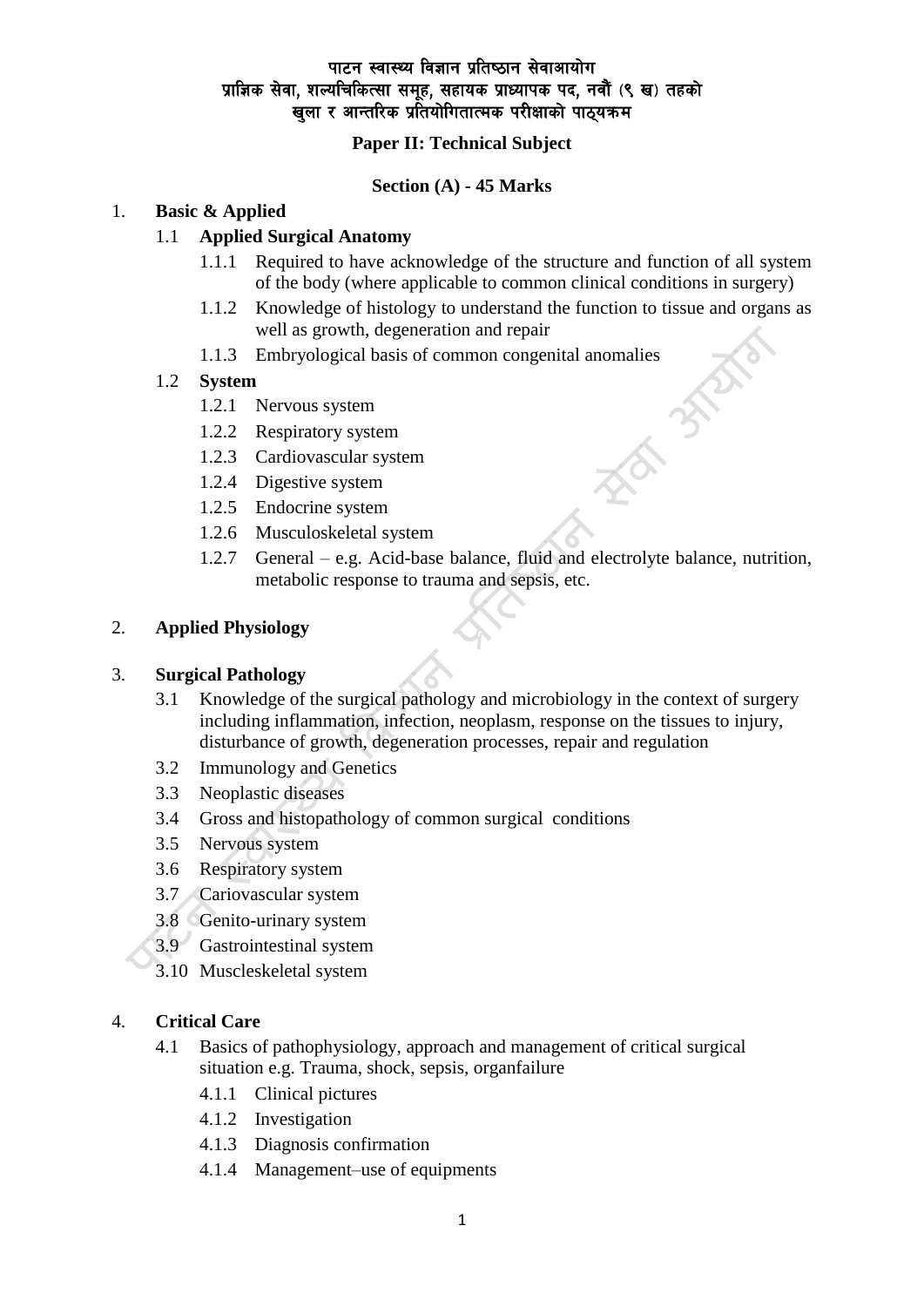- 4.1.5 Monitoring–complications
- 4.1.6 Counseling communication
- 4.1.7 Follow-up

### 5. **Recent advance**

- 4.2 Research-inside country
- 4.3 Recent advance–international
- 4.4 Not published research work
- 4.5 Future national vision

### **Section (B) - 55 Marks**

### 6. **Surgical Management**

- 6.1 Principle of management of common general surgical conditions
	- 6.1.1 Clinical practice (History and examinations)
	- 6.1.2 Investigation
	- 6.1.3 Provisional Diagnosis and differentials
	- 6.1.4 Treatment-Conservative, operative, palliative
	- 6.1.5 Monitoring
	- 6.1.6 Follow-up–of the patients with general surgical condition of following systems

**FRATS** 

- 6.1.6.1 Nervous system
- 6.1.6.2 Respiratory system
- 6.1.6.3 Cardiovascular system
- 6.1.6.4 Gastrointestinal system
- 6.1.6.5 Genitourinary system
- 6.1.6.6 Endocrine and breast
- 6.1.6.7 Musculo-skeletal system and soft tissue
- 6.1.6.8 Trauma/Polytrauma

# 7. **Principles of Surgery**

- 7.1 Knowledge of the General principle and practice of Surgery
	- 7.1.1 Imaging techniques/interventional Radiology
		- 7.1.2 Endoscopy/Laparoscopy
		- 7.1.3 Surgery at extremes of life
		- 7.1.4 Theatre techniques
			- 7.1.4.1 Aseptic techniques–sterilization
			- 7.1.4.2 Anesthesia in general, maintenance of homeostasis
			- 7.1.4.3 Basic techniques–suturing material dressing plaster
			- 7.1.4.4 Diathermy and electrosurgical devices
			- 7.1.4.5 Tourniquet
		- 7.1.5 Wound healing, dehiscence, scar, contractures
		- 7.1.6 Post operative complication and management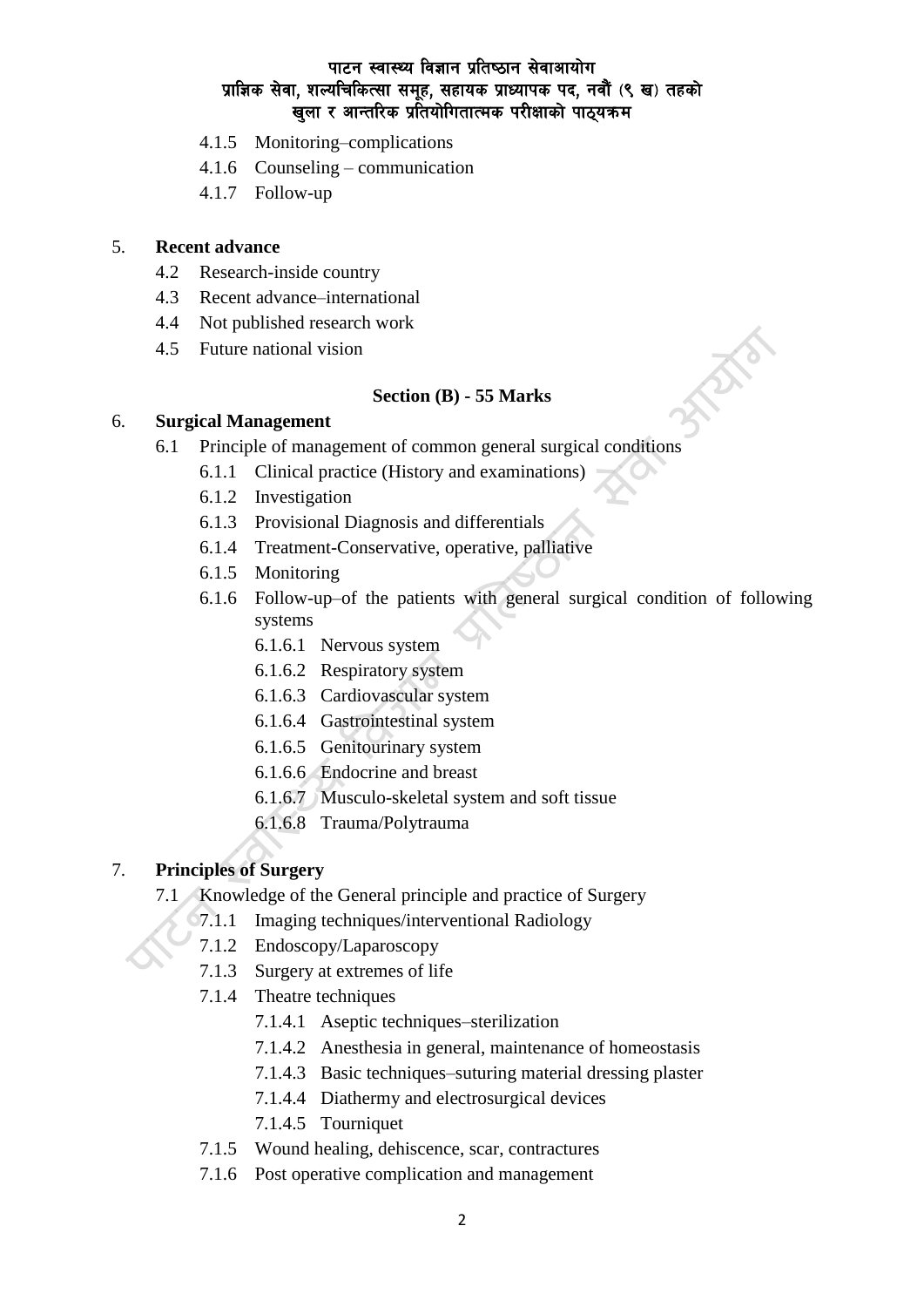# 7.1.7 Sepsis's surgery

- 7.1.7.1 Acute and Chronic, inflammation
- 7.1.7.2 Wound infection and septicemia
- 7.1.7.3 TB, Leprosy, AIDS, Bacterial infection

**REATING** 

 $\hat{\mathcal{C}}$ 

7.1.7.4 Antiseptic, Antibiotic policies

## 8. **OperationSurgery**

## 8.1 **Nervous System**

- 8.1.1 Exposure to extradural haematoma
- 8.1.2 Skull traction
- 8.1.3 Nerve repair and transplant
- 8.1.4 Trauma–skull, strive

# 8.2 **Respiratory System**

- 8.2.1 F.B. in respiratory tract
- 8.2.2 Tracheostomy, cricothyroidotomy
- 8.2.3 Chest Drainage
- 8.2.4 Thoractomy
- 8.2.5 Chesttrauma (variety of injuries)

## 8.3 **Cardiovascular**

- 8.3.1 Cardiac Tamponade
- 8.3.2 Exposure to artery and vein,embolectomy
- 8.3.3 Amputations

## 8.4 **Gastrointestinal System**

- 8.4.1 All type of GI Surgery of all magnitude and types
- 8.4.2 Different combination of operation
- 8.4.3 Except-transplantation

# 8.5 **Genitourinary system**

- 8.5.1 Suprapublic bladder drainage
- 8.5.2 Cystocscopy
- 8.5.3 Exposure of kidney, calculus, obstructive uropathy
- 8.5.4 Perinephric abscess
- 8.5.5 Scrotal/testicular operation
- 8.5.6 Ectopic pregnancy/otherpelvicsurgery

# 8.6 **Endocrine and breast**

- 8.6.1 Thyroid/parathyroid
- 8.6.2 Breast surgery (noreconstruction)

# 8.7 **Musculoskeletal and soft tissue**

- 8.7.1 Simple skeletal traction
- 8.7.2 Compartmental syndrome
- 8.7.3 Bone infection

## 8.8 **Plastic**

8.8.1 Simple ceftlip repair